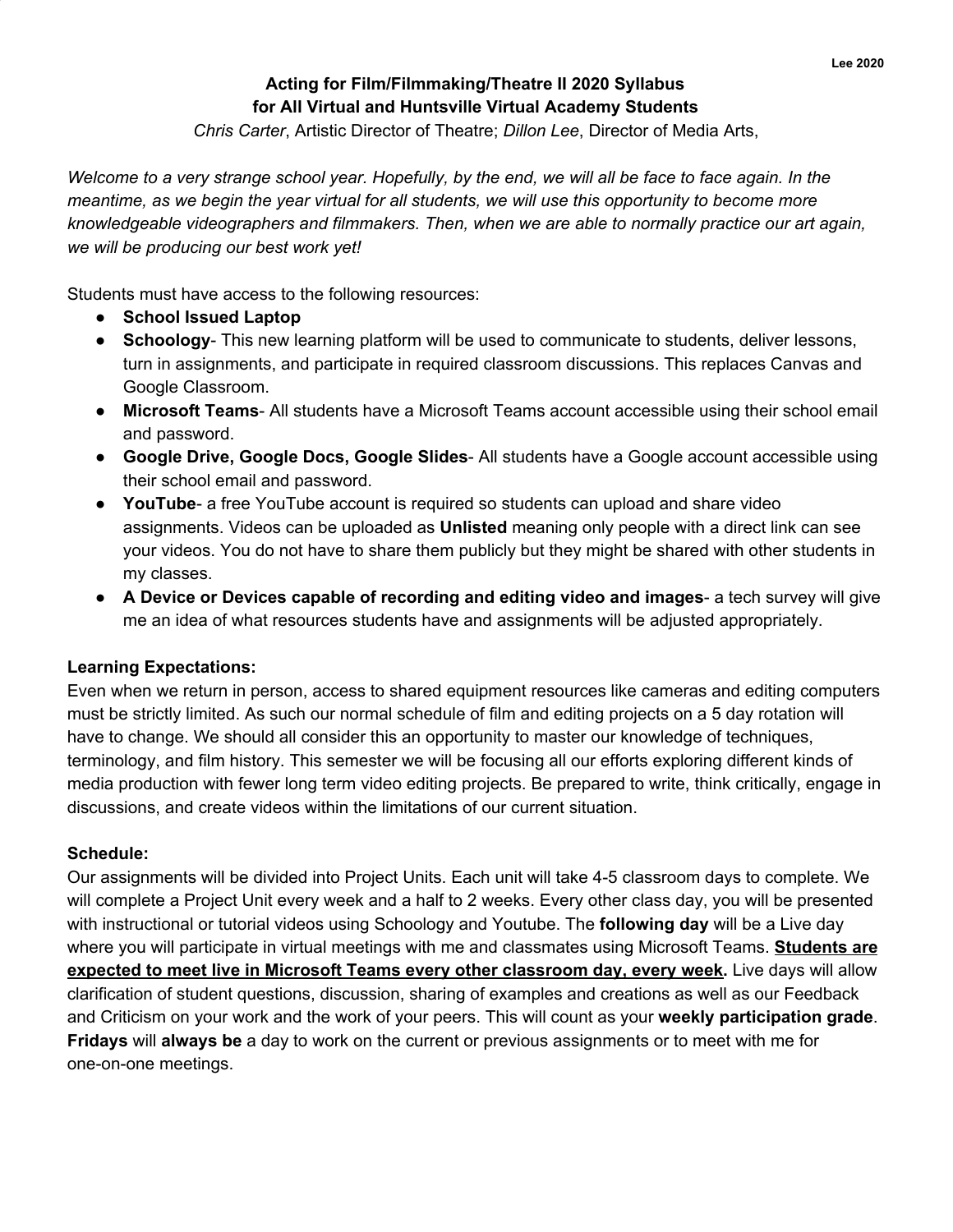## **Acting for Film/Filmmaking/Theatre II 2020 Syllabus for All Virtual and Huntsville Virtual Academy Students** *Chris Carter*, Artistic Director of Theatre; *Dillon Lee*, Director of Media Arts,

See example below:

On a B day week at the beginning of a project unit 2 on Camera Shots and Angles, Monday you will *receive instructional videos and examples. You will be assigned a project to take still photos recreating typical camera angles. Wednesday you meet with me live in Microsoft Teams to ask questions; Friday, as* always, will be a work day or a day to contact us for extra help or one-on-ones. The next class day, *Tuesday of the following week, we would meet live again and discuss your finished assignment looking at the photos you turned in as a group.*

#### **Grading:**

Each week you will be given **two grades**- a participation grade for checking in on the Live Days or participating in Schoology discussions **AND** a grade for completing your assignment, test, or project for that week. Test and project grades (like a short video) will count as assessments. Per HCS policy, your grade is 60% assessments and 40% classwork, homework, and participation. For more information, go here: <https://www.huntsvillecityschools.org/schools/lee-high-school/grading-policies> Your actual average will appear in **INOW**, not in Schoology. Grades in Schoology **will not** reflect your final 9

weeks average.

### **Turn In Policy:**

All project assignments will be turned in on **Schoology**. If you have a video assignment, it must be uploaded to YouTube and a link turned in on **Schoology. E-mail turn-in will no longer be accepted or** graded. On occasion things like surveys may be completed outside of Schoology using Google.

### **What to Expect in the First Weeks of School:**

| <b>Project Unit 1</b> | Students will learn Schoology and Microsoft Teams, proving their mastery by logging in<br>and participating on both services. Virtual expectations will be further explained; this<br>syllabus will be reviewed; basic tutorial videos will be shared.                                                                                                                                 |
|-----------------------|----------------------------------------------------------------------------------------------------------------------------------------------------------------------------------------------------------------------------------------------------------------------------------------------------------------------------------------------------------------------------------------|
| <b>Project Unit 2</b> | Students will take a look at shots and angles typically used in film and television. They<br>will master the technical requirement of the shots and angles and also the emotional and<br>story reasons these shots are used. Time permitting, we will also look at camera lenses.<br>Students will be identifying shots and recreating them.                                           |
| <b>Project Unit 3</b> | Students will learn more about TV. Studio television shooting and production methods will<br>be covered. Students will learn how sitcoms and dramas are made; the differences in<br>those productions as well as typical genres, themes and tropes. Students will be asked to<br>provide examples of techniques and genres in Television and create a video illustrating<br>TV Tropes. |
| <b>Project Unit 4</b> | Students will learn about Action Films including VFX and stunt work. Students will learn<br>about recent popular action movie styles and production techniques, view Behind the<br>Scenes documentaries, and learn about the history of the Action movie genre. They will<br>be working to create a safe stunt mash-up video.                                                          |